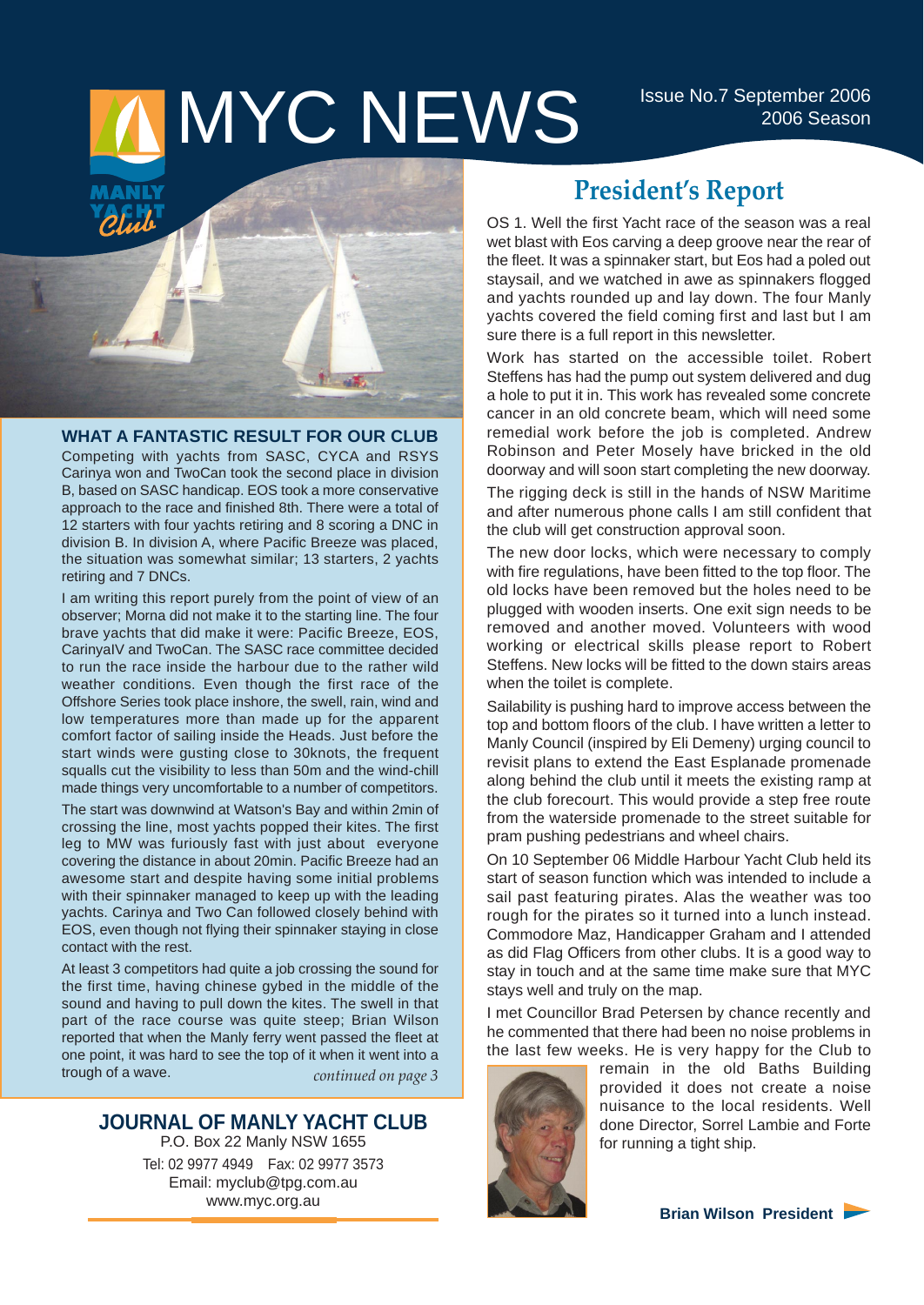## **IMPORTANT DATE SAIL TRIMMING SEMINAR**  ■ **Tuesday, 19th September 2006 at 7pm sharp admission FREE**

The new sailing season is upon us and no mater how good you think you or your crew are at setting a good sail (and keeping it that way), there is always room for

improvement.Brett Scott of Scott Sails in Manly Vale will be presenting some very valuable hints and ideas on how to trim your sails to suit our harbour's somewhat variable wind conditions.

Brett is an avid sailor who won his division at the 5.5 World Championships held on the Harbour last year. He will be answering questions as well as handing out pearls of wisdom to give you that edge you need this summer.

## **RACE OFFICERS COURSE**

I recently had the great pleasure of attending Peter Wilkins Race Officer's Course.

Now I here you say, 'oh no…not another course on how to start a yacht race… that's easy'. To the contrary; this was not just another course. All who attended found it to be extremely informative and interesting. There were also some good insights into what happens

amongst the officials on the start boat during the big day.

I now understand just that little bit more about the start, finish and the in-between that might just give me that edge over you during the

upcoming season. Also when it's my turn on the start boat, I hopefully won't look too much like an idiot attempting to start a multi- fleet race properly.

If you require further information, call **Peter McDonald at home on 9948-5612** 

**So next year, you should get up off your duff and sign up for this great course! I highly recommend it.** Peter McDonald

*Peter caring a hoot or two about our safety on the start, finish and the in-between racing*

## **Question 1 Starting - Q&A**

You are beating up to the start line, clearly ahead of the other boats, cross the line just as the start gun goes, You beaudy! But then you hear a second gun. What was that for? What do you do? **A**. Nothing. Just keep going, you've got a good lead and you are going to keep it.

- **B**. Glance at the start boat. It has some funny flag up, a blue cross on a white background. They must be seeking donations, nothing to do with me. Laugh, then as for A.
- **C**. Look at the start boat. It is flying an X flag. Think "Oh  $*@!%$ <sup> $\$ !</sup> it has to be me". Swear profusely then go back to sail around the end of the start line and restart.
- **D.** Look at the start boat. It is flying an X flag. Look around. No other boat is close. You must have broken the start. Swear profusely then go back until your boat is fully behind the start line and restart.

## **Answer 1**

- **A.** Good, with that advantage, you were first home, but sadly no prizes and no points! You ignored an individual recall, Rule 29.1, failed to take the required penalty and ended up with a DSQ.
- **B.** Good sense of humour, but then as for A.
- **C.** Good, you recognised the individual recall flag, guessed it was you, took your penalty and restarted, but may have wasted some time - you didn't need to go around the end unless you had previously noticed an I flag flying as the preparatory signal instead of the P (Rule 30.1).
- **D.** Good, you recognised the individual recall flag, made sure it was for you, remembered that a P was used for the preparatory signal, and restarted in the quickest way possible. You didn't have to go around the end of the start line, you just had to get completely onto the off-course side before restarting.

Check the next issues for another important Q&A **Peter Wilkins** 





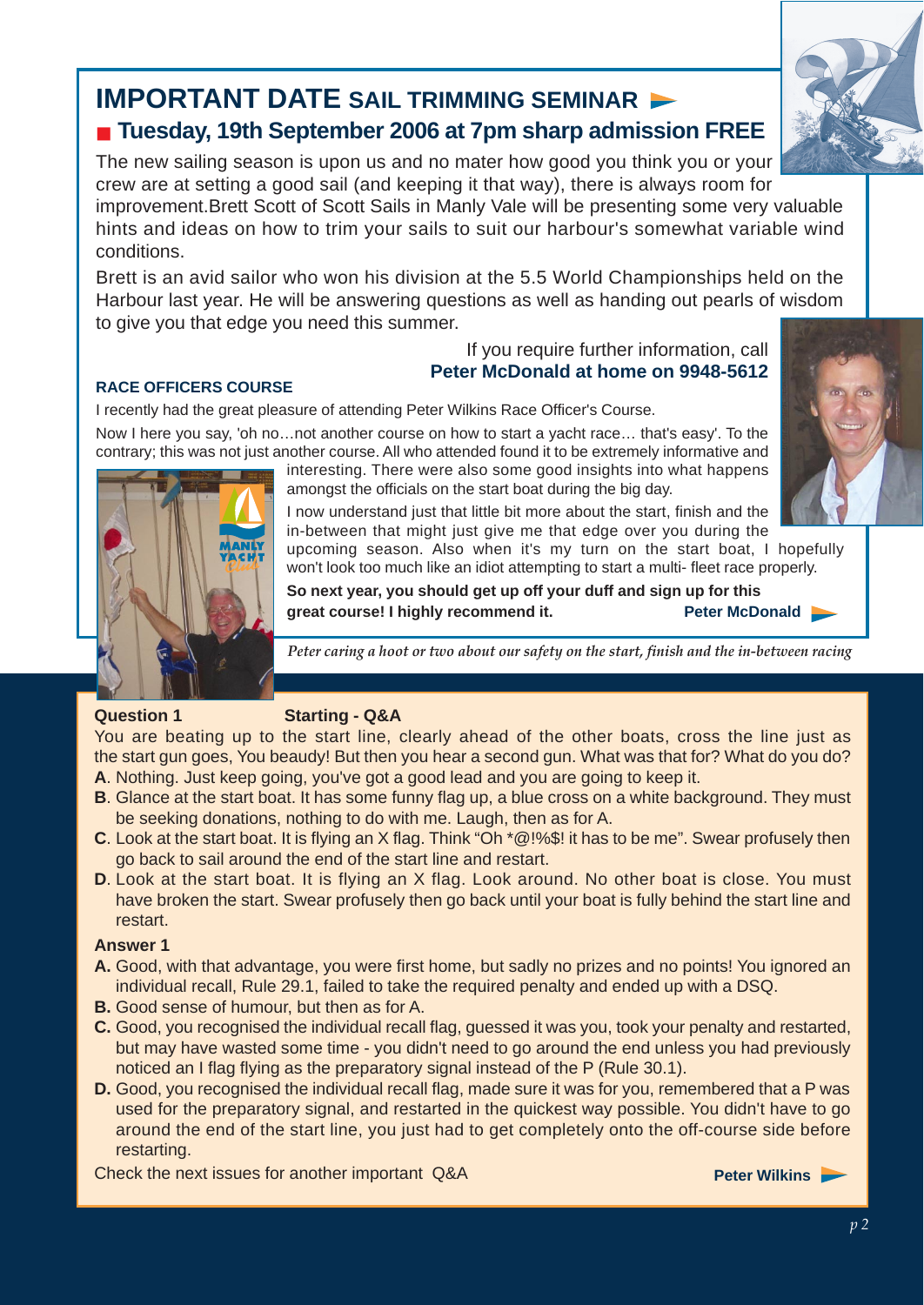#### *continued from page 1*

Choppy waves, strong gusts and intermittent squalls were mainly responsible for rather unpleasant conditions during the first half of the race. Those who made it passed noon, were rewarded by clearing skies and somewhat warmer temperatures; an opportunity to dry out the gear a little. The wind, however, after taking a short break, came back even stronger than before, with gusts up to 34knots in the last parts of the race.

Pacific Breeze, unfortunately, had to retire half way through the race when they actually were in the 3rd position and being close to the leaders. TwoCan clocked 13.1knots under spinnaker coming back from rounding Shark Island for the first time and they managed to pass a number of boats much larger than themselves. They looked like a mini AAPT! Carinya, with her seasoned crew, sailed a flawless race and finished about 25min after Two Can, winning division B on corrected time.

It was good to see that the handicappers at both clubs agree very well and as a result the corrected time differences between our yachts were almost the same under both scoring systems. Well done. On corrected times Carinya and Two Can ended up within 4min of one another, after close to a 4h race and EOS, who did not fly their spinnaker finished 8th, about 20min after Carinya. Congratulations to everyone taking part and to Carinya IV and Two Can for their excellent results of 1st and 2nd places, respectively.

#### *Here is a first hand account from Brian Wilson:*

*"Eos with a reefed main and a staysail sailed a conservative race and as a result was last. However, we didn't break any gear and we had the opportunity of observing the wild round ups and out of control spinnakers especially at the start. We lost the spinnaker halyard early on in the race which made absolutely certain we did not even dream of flying a kite, much to the relief of the crew. Nevertheless it was an exciting ride with the lee rail well and truly under water to windward and the boom dipping into the water as we rolled downwind. Young Penny (in comparison to the old farts) maintained a cool head for a beginner and will be back. I had optimistically taken onboard tea and coffee with a view to serving afternoon tea on a downwind leg. Alas, I had two hands on the tiller most of the time. Eos did suffer damage after the race. Back at the Marina on the high tide with a strong wind one of the mooring lines succeeded in ripping off part of the bullwark near the bow. Mother Nature must have thought Eos got off too lightly".* **Greg Zyner**





**Saturday 30th of September**. All new Three Island Race which takes competitors around the Wedding Cake, Shark and Clarke Islands. For more information or crewing position contact: **Greg Zyner: gzyner@yahoo.com M: 0425322079**

## **MYC trio selected for blue-water classic**

**Three MYC boats have made the exclusive starters list** for the ocean race from Gosford to Lord Howe Island on October 28th, organised by the Gosford Sailing Club. As the island has only a limited number of shallow moorings, competition for a place is high, with many applicants being rejected, so to get three boats accepted is a reflection of MYC's growing offshore stature. Greg Zyner will skipper Morna in his first venture to the tiny sub-tropical island, which lies approximately 350 nautical miles due east of Port Macquarie, with Jim Nixon rounding up an assorted bunch of his mates to join the crew. Morna will have the Cat 1 experience of nearly 40 Sydney-Hobarts and 25 Gosford-Lord Howe races on board, so confidence is high. Peter Mosely and his bunch of skiffie pirates on Local Hero will make their third attempt on the event, which is on par with the Sydney to Hobart as a true bluewater classic. Peter had a great result last year - third place on IRC but was plagued by rudder problems on the return trip. And Nigel Holman, who has a long association with the race, will skipper his latest Cuckoos Nest, a Sydney 39CR, to make up the trio.

#### **Jim Nixon**

### WORKING BEE - just a few hours of your time

*As mentioned in the President's report, there are many maintenance jobs to be done, ready for our Sailabilty Sailors, Open Day and Try Sailing Day, when the Manly Yacht Club is open to the public and it's our responsibility to keep the MYC looking its best at all times.* 



**Robert Stephens H: 9907 6189 M: 0408492105 Thank you for your support** 

*Judy Richardson cleaning up after storm water rubbish last month we thought our members may like to see what a fantastic MYC member we have.* **Robyn Dennewald** 

#### **City2Surf 2006**

Christabel and Margo along with a motley crew usually found propping up the MYC bar competed in this year's City2Surf to raise money for the children's hospital, in particular the Children's Hospital Institute of Sports Medicine. CHISM provides a public sports medicine service to talented young athletes who might otherwise struggle to afford it and works with the children who are patients of the hospital through disease or disability and who find it difficult to participate in sport and active recreation to try and support them to get fit and active safely. As this is not core business for the hospital we are funded through donations (which are tax deductible).

First across the line was Al who ran in his jeans after becoming enthused at the last minute followed closely by Dee, I managed to run the last 5k which is a personal best and Ian finished shortly after. Margo and Christabel had a great walk enjoying the festivities - the atmosphere is great and there are crowds and entertainment along the way.

We think there might have been quite a few yachties on the walk/run so for next year if you are interested in entering as a team we will try and

organise some training sessions with Gabrielle in the lead up to the event (running is not obligatory). The hospital does a BBQ on Bondi beach afterwards and gives you a free T-Shirt if you raise \$100.

**Louise Northcott** 

*Christabel and Margo with the motley crew Ian, Louise, Al and Dee*

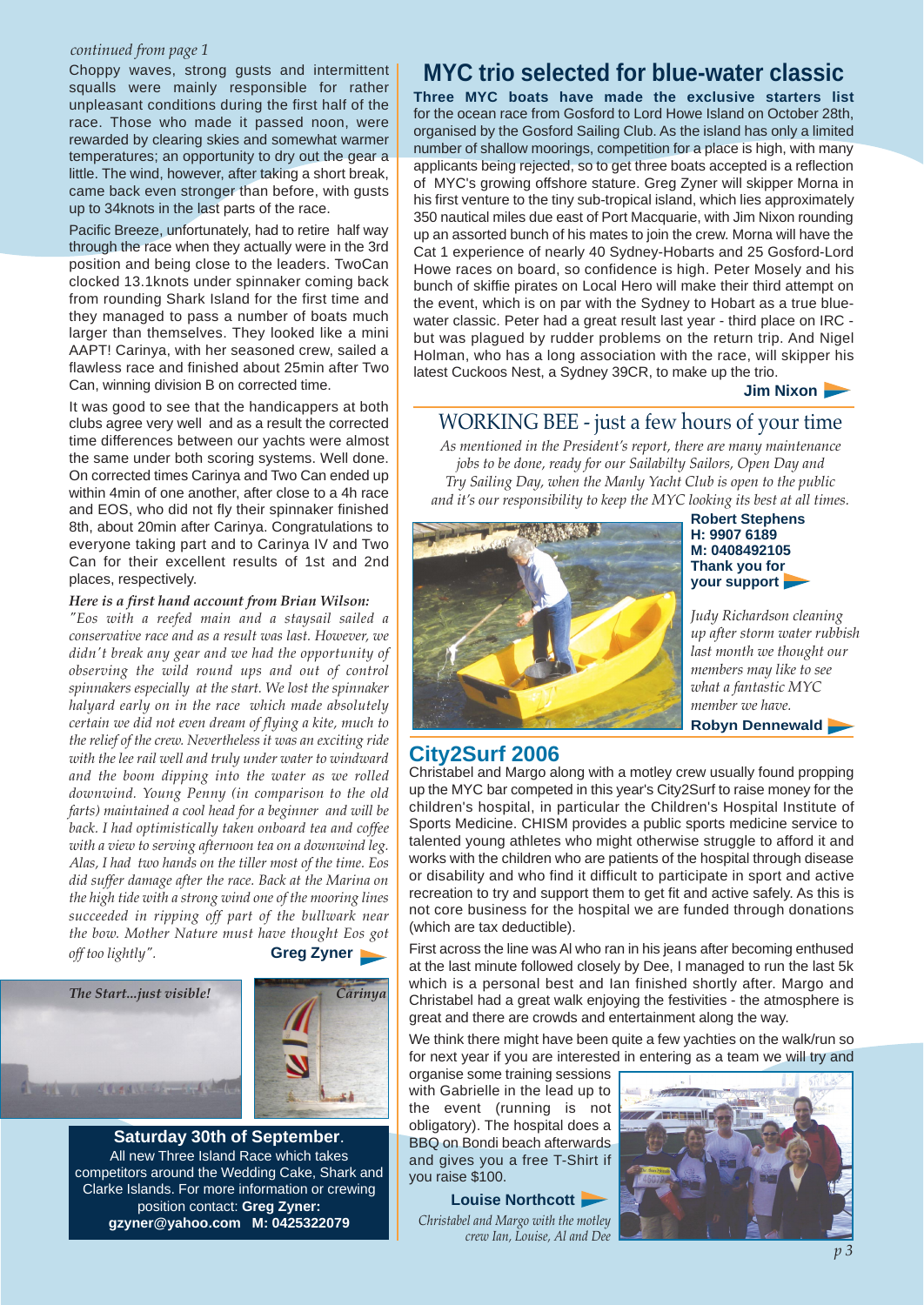#### **Commodore's Report**

Welcome to the new sailing season at Manly Yacht Club. Yes...it's that time of year again and it seems we've caught a few of you still hibernating!

The Sailing Committee and the Race Directors would love to see a few more entries for our Sunday races which start this week with the Club Championship/Flotta Laura series. You've attended Peter Wilkins excellent Race Management Course so you know what the flags mean. You've listened to Mark Pryke about the Racing Rules of Sailing and, you'll learn to trim those sails with Brett Scott next Tuesday - so there is no excuse not to come out and have fun with your fellow club members.

The race committee expends a lot of effort on the water and off so that we can have a great time, so please make it worth their while by participating in the racing.

To start the season off there will be a BBQ after the first race this Sunday to welcome new and potential members and to catch up with crew or skippers you've lost contact with over the winter.

By now you will have received your copy of the new MYC Handbook. What do you think? I think it looks fantastic, and as one member commented to me "Eat your heart out all other sailing clubs in Australia!7 What a wonderful production - well done to all concerned."

And those concerned were Deanna Smyth for reorganizing and improving the content; Ivana McAlpine for the cover; Robert Fagan for the technical production; Robert Steffens and his helpers for stepping in to get the handbook to you.

Finally…I'm not as witty as Brian when it comes to the Commodore's Picnic - dubbed by some as "Maz's Midday Madness" - so I'll be looking for any ideas from anyone on how I can improve on the Kommodore's Krazy Kapers.

I hope we have another successful season of fun while we race and I look forward to representing this club as your Commodore.



*Don't let the FUN pass you by get into Twilight Sailing more details in MYC Oct issue*

#### **The Big Blue Sailing School**

Did you know there's a sailing school associated with your Yacht Club? We are downstairs from the club just as you go out onto the jetty. Due to increasing demand for our courses and social events the Big Blue Sailing School has expanded. We have taken on new instructors and office staff and everyone in the company fits well with our love of fun, sun and sailing.

We strongly support Manly Yacht Club and encourage our students to become members thereby providing the owners amongst you with lots of crew! And to support our club further, the Big Blue is entering the Twilight Series, The Cumberland Cup and the Whitworth's Trophy Series, we are hugely looking forward to contesting these challenges on the water!

You may have friends who envy your sailing prowess and want to learn how to sail - if so let them know that we have plenty of courses available from Introduction to Sailing right through to Inshore Skipper. Check our courses out at www.thebigblue.com.au/course.htm

This season we are offering Spinnaker courses to fine tune those spinnaker handling skills, which may be useful if any crew wants to get the extra edge this summer series and we also offer Race Clinics. Give us a call on 0423 110000 to find out more!

Got something to celebrate? How about a party with a difference? Whatever it is; Birthday, Hen/Bucks, Office Party, why not take up our match racing challenge? We have two identical boats to match race against each other, with our professional race skippers on board, you and your friends are the crew. Race as hard or as easy as you like, you set the challenge!

That's all from us at the moment; hope to see you down on the water soon; after all:

## *WE'D RATHER BE SAILING, WOULDN'T YOU? The Big Blue Team*



## **"FLOTTO LAURO CUP" starts September 17**

There is no better way to spend a Sunday than to be sailing on Sydney Harbour. Add the challenge and excitement of an easy MYC race, and you'll be transported by euphoria to heaven. See the MYC Handbook, and myc.org.au for dates, Entry Form, Notice of Race and Sailing Instructions. Contact:

**Phil Vidler Race Director on 0418 435 450**

WORK STAND **Worth \$2,000** 

## **The Cumberland Cup** *Series of 5 races starts 24 September and concludes 17 December* **Worth \$2,000**

The prize, donated by Cumberland Yacht Charters is worth \$2,000 towards a bare boat charter in the Whitsundays aboard one of their yachts, catamarans or power cruisers.

All competitors (skippers and crew who are MYC members) are eligible, and the more you race the better your chances.

*Details are provided in the new MYC Handbook* **Howard Sullivan**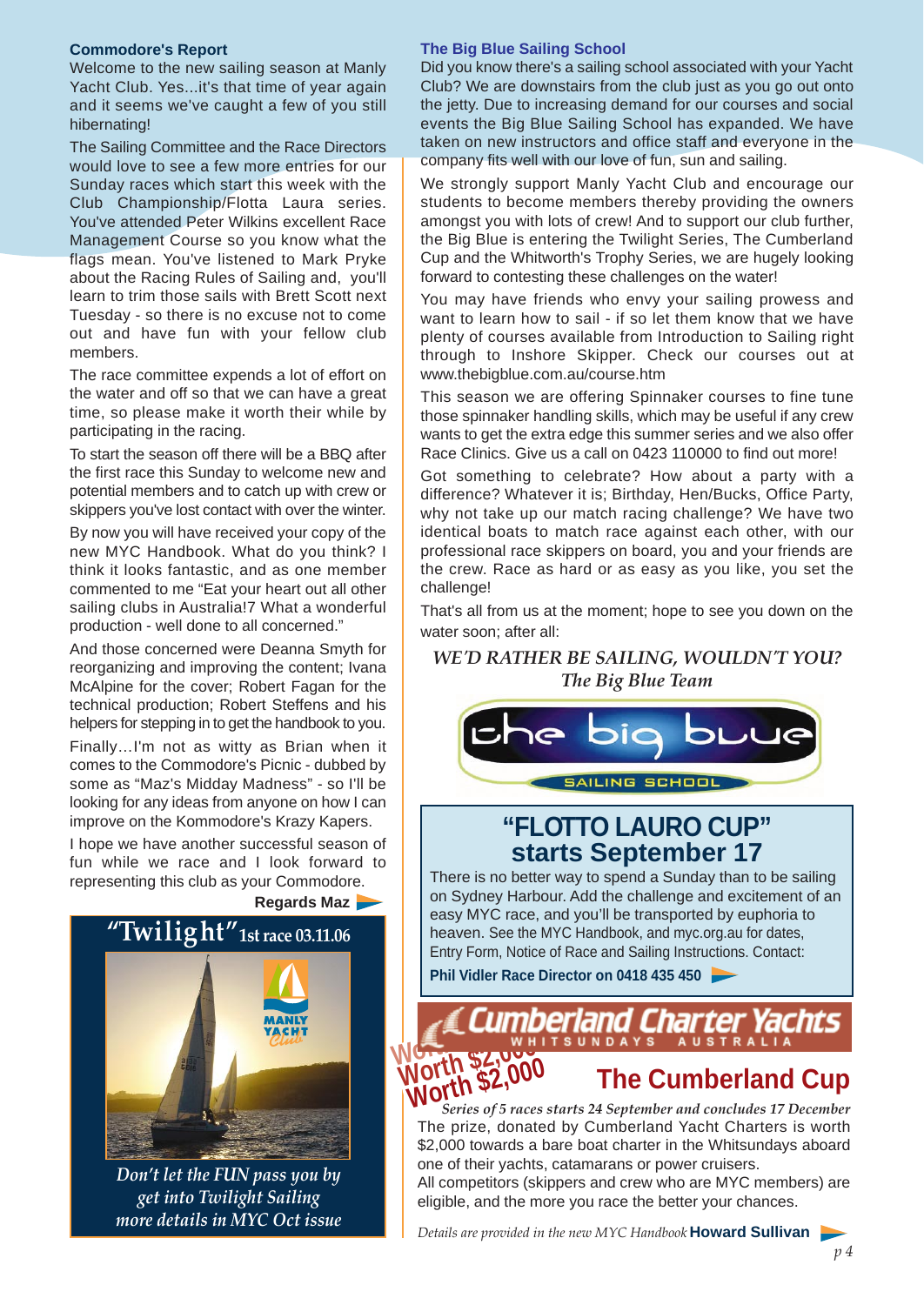## Register: **Malcolm Murray**



## **IMPORTANT DATES RADIO OPERATORS COURSE**

the radio operators course scheduled for Sat 16thSept and Sat 23rd Sept

## **have been rescheduled to**  ■ **November 11th and 25th.**

## ■ **2 DAY RADIO OPERATORS COURSE**

to be held at Royal Volunteer Coastal Patrol at the Spit, Middle Harbour 0900 to 1600 Saturday 11th November 2006 and 1330 to 1630 Saturday 25th November 2006. Cost \$150. This cost is inclusive of GST and all materials and exam fee.

## **FIRST AID COURSE**

■ **Tuesday 3, 10, 17 & 24th Oct 2006** 

**1830 MYC (\$160.00) A special reminder that the First Aid Certificate is valid for up to (3) THREE YEARS and that means those members who attended the course in 2003 are now due for renewal.**



## **www.sailability.org.au**

**Master Builder's Charity Golf Day.** 

The Master Builder's Association have very kindly offered to direct all funds from this year's Charity Golf Day to Sailability Manly. The funds raised will be used for the Accessible Toilet which is currently in progress. To take part in this fun day of golf, please be at Monash Golf Club, Powderworks Rd, Ingleside at 11.00 a.m. on Thursday, 14th September, or come in for the dinner at the Golf Club at 6.00 p.m. Ring Bob Ronai for more information… 99839057.

Sailability Manly was well represented at the Boat Show, taking two days of representing our group on the Sailability Stall. Thanks to all who dropped in to say hello.

Winter Sailing has been most successful this year. Apart from our two sailing days cancelled because of bad weather, we have sailed four times, each with an excellent turn up and incomparable sailing on the waters of Manly Cove.

Thanks very much to Bruce Hitchman for his excellent Power Boat Courses, which were continued by Malcolm Murray's practical sessions for the following 4 Saturdays. We now have several very well-trained people to run the Safety Boats for our Saturday Sailings.

**ELI DEMENY**